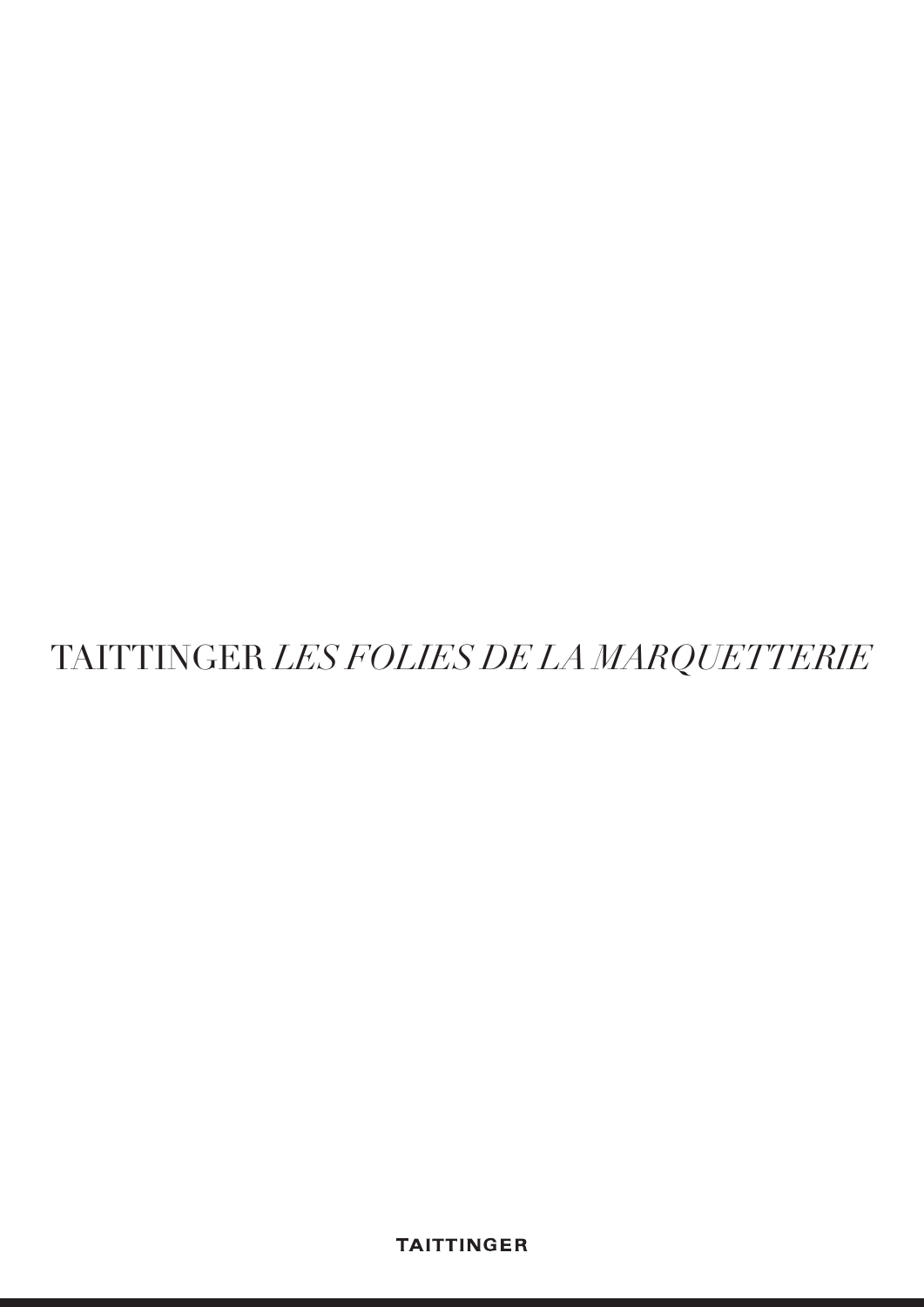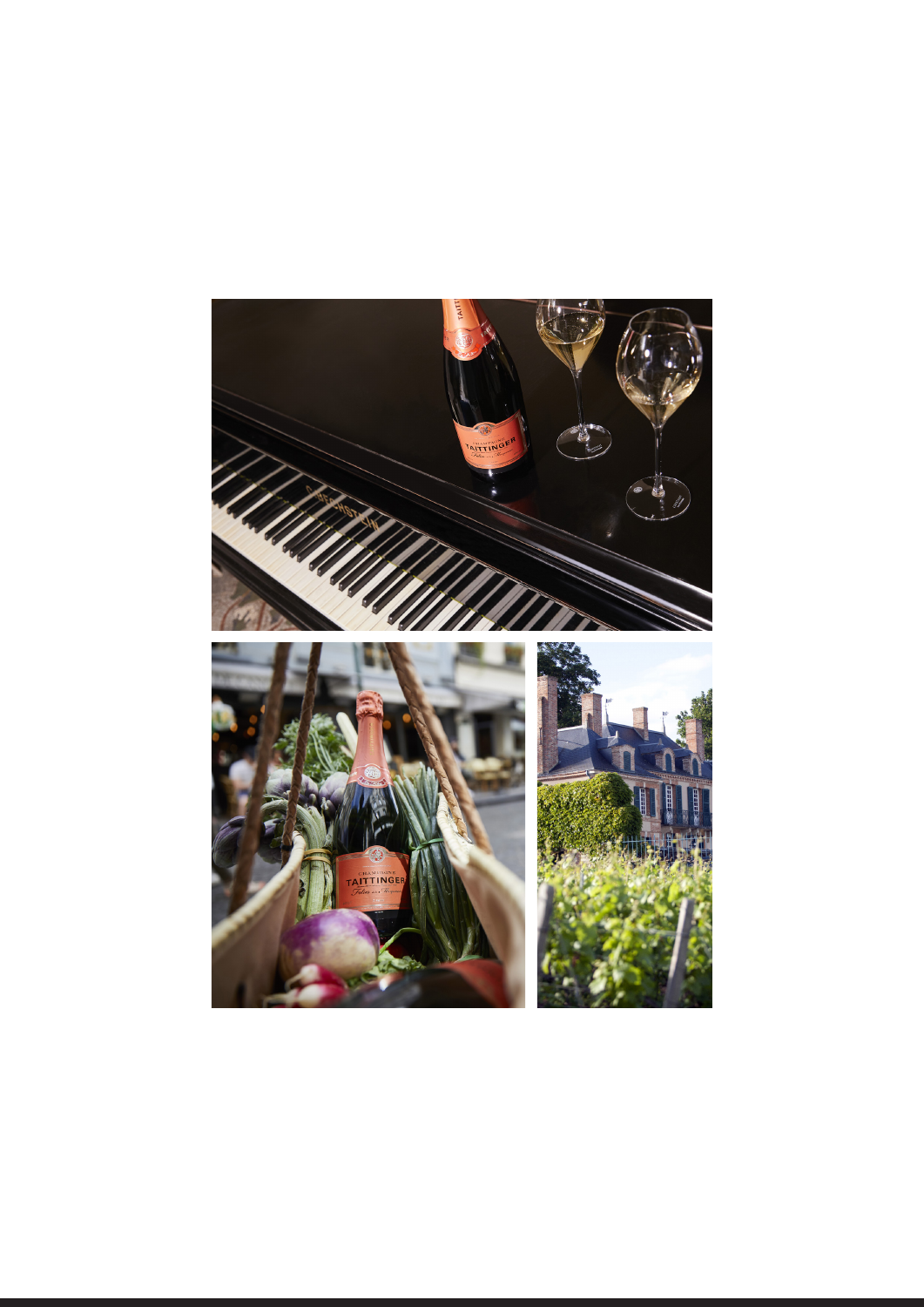Château de la Marquetterie, set in the heart of the Champagne wine-growing region, was, prior to the French Revolution, the one-time residence of writer Jacques Cazotte, author of French classic Le Diable Amoureux, and a site for village fairs where philosophers and intellectuals of the Enlightenment would gather. General Castelnau also used the stately home as his headquarters during the Battle of Champagne in 1915, while much earlier, in the  $17<sup>th</sup>$  century, Brother Oudart, a Benedictine Monk, discovered some of the secrets of champagne fermentation.

The House's very first "Champagne de Domaine", Les Folies de la Marquetterie is a blend of Chardonnays (45%) and Pinot Noirs (55%), made exclusively from grapes grown at the Folies vineyard that overlooks Château de la Marquetterie, the birthplace of the Taittinger family champagne. A "green" harvest is carried out on the selected plots of vines to ensure the fruit offers optimum sweetness and aromatic maturity. After harvesting, only the juice from the first pressing is reserved. Each plot is vinified in small volumes and certain batches in oak casks.The bottles are aged for five years to bring this wine to complete harmony.

The body is deep yellow in colour with golden highlights. The bubbles are fine and delicate. The intense, highly fruity bouquet leads onto peach and apricot jam aromas with subtle hints of toasted brioche and vanilla. On the palate, this wine is full-bodied, smooth and fruity with dominant peach flavours. The distinctive and expressive finish delivers lightly woody notes. Les Folies de la Marquetterie is a full-flavoured and harmonious champagne distinguished by its immense richness and complexity.

This "terroir" wine, structured and powerful, pays homage to the 18th century and is the ideal accompaniment to robust dishes such as roasted meats and fish in sauce.